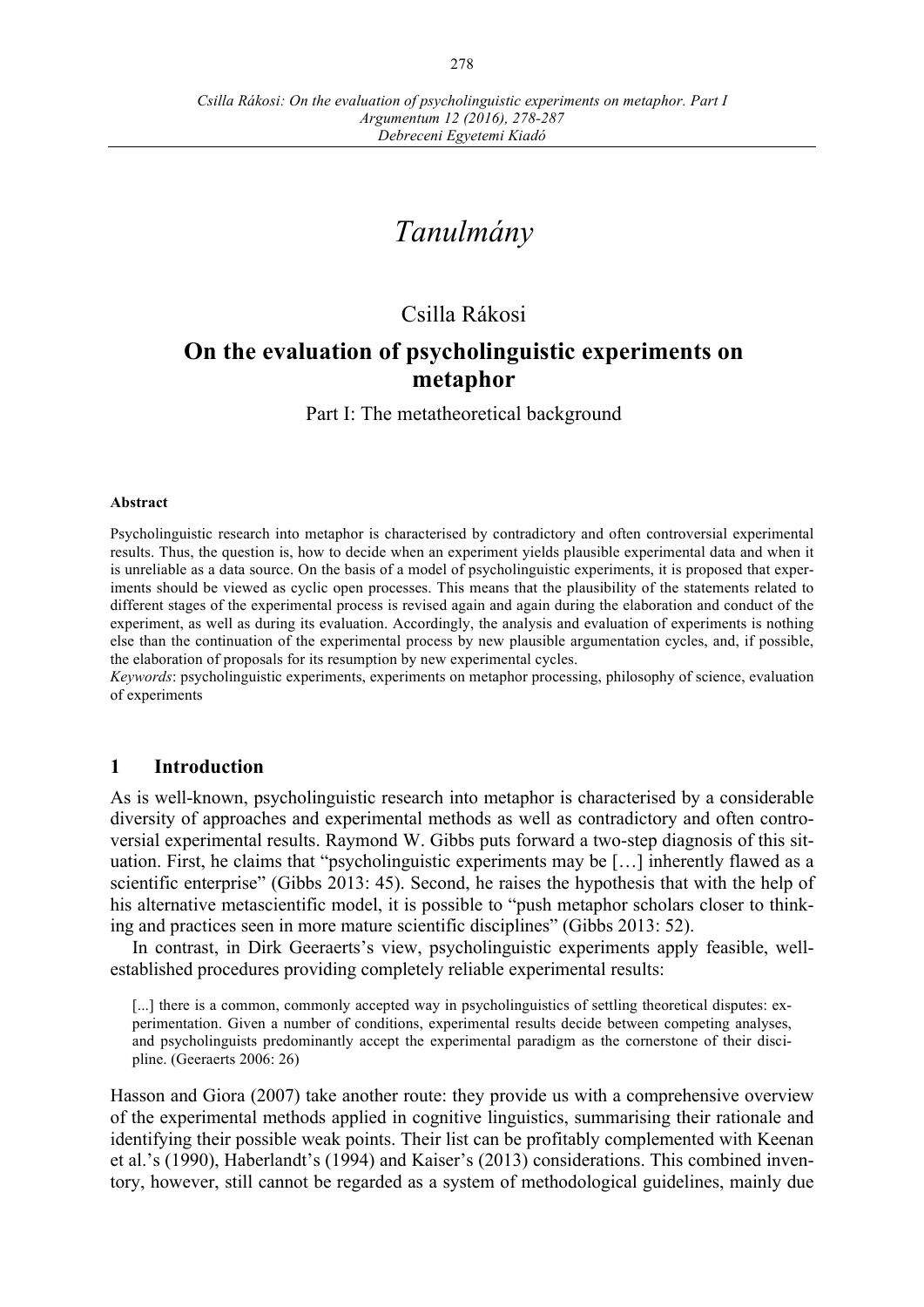to the circumstance that all three papers focus on the detailed characterisation of the basic hypotheses and working mechanism of the different experimental methods. Therefore, they provide neither a systematic nor an exhaustive typology of errors but discuss the most typical problems related to the different types of experiments.

This disagreement might motivate a twofold strategy. Namely, metascientific reflection on the nature and limits of psycholinguistic experiments should be based on the continuous comprehension and adjustment of *insights gained by philosophers of science studying experiments in science* (i.e., a model of scientific experiments in general) on the one hand, and the *reflection on the research activities of linguists while working with experiments* (that is, criteria related to the experimental methods used in linguistics, in particular), on the other. Both components are vital. First, as Rákosi (2014) argues, linguists often confuse workable and generally applied norms of natural sciences with outmoded and untenable tenets of the standard view of the analytical philosophy of science.1 Second, contemporary philosophy of science rejects the idea of providing general, uniform norms for scientific theorising and experimenting. Instead, research practice is studied carefully and closely, and methodological rules or norms are held to be *field-sensitive* and put into a *historical context*.

Experiments involve many potential sources of error and undetected possibilities. Therefore, it would be vital to take the fallibility of experiments seriously and search for means which enable us to reduce it. One of the most effective ways of achieving this could be *replications*. Accordingly, this paper will raise and test the following hypothesis:

- (H) (a) The structure of psycholinguistic experiments basically *corresponds to the structure of experiments in the natural sciences*, although the role and impact of certain stages diverge.
	- (b) Psycholinguistic experiments should be viewed as *cyclic open processes*. This means that the plausibility of the statements related to different stages of the experimental process should be re-evaluated again and again during the elaboration and conduct of the experiment, as well as during its evaluation.
	- (c) The analysis and evaluation of experiments is nothing else than *the continuation of the experimental process by new plausible argumentation cycles*, and, if possible, the elaboration of *proposals for its continuation by new experimental cycles*.
	- (d) The conduct of the proposed revised version(s) of the original experiment and the comparison of the results obtained may lead to *more elaborated experiments* and *more reliable experimental data*.
	- (e) Through the *replications, strict revisions and improvements*, experiments should become *collective works of a research field* and not private affairs of single minds.
	- (f) This also means that it is not only the "discovery phase" (the experimental process) that contains justification but the "justification phase" (the evaluation of experiments) also involves discovery.

As for the structure of this paper, Section 2 will present a metascientific model of psycholinguistic experiments put forward in Rákosi (2012, 2014) and Kertész & Rákosi (2012). This model takes into consideration the current findings of philosophers of science analysing experiments carried out in natural sciences, and seeks analogies with psycholinguistic experiments. In Section 3, the list of well-known criteria put forward by cognitive scientists and

Indeed, it must be mentioned that natural scientists are also liable to the same flaw.<br>
See also Rákosi (2012: Section 2, 2014: Sections 2-3).<br>
For more on this, see Hacking (1983, 1992), Collins (1985), Bogen & Woodward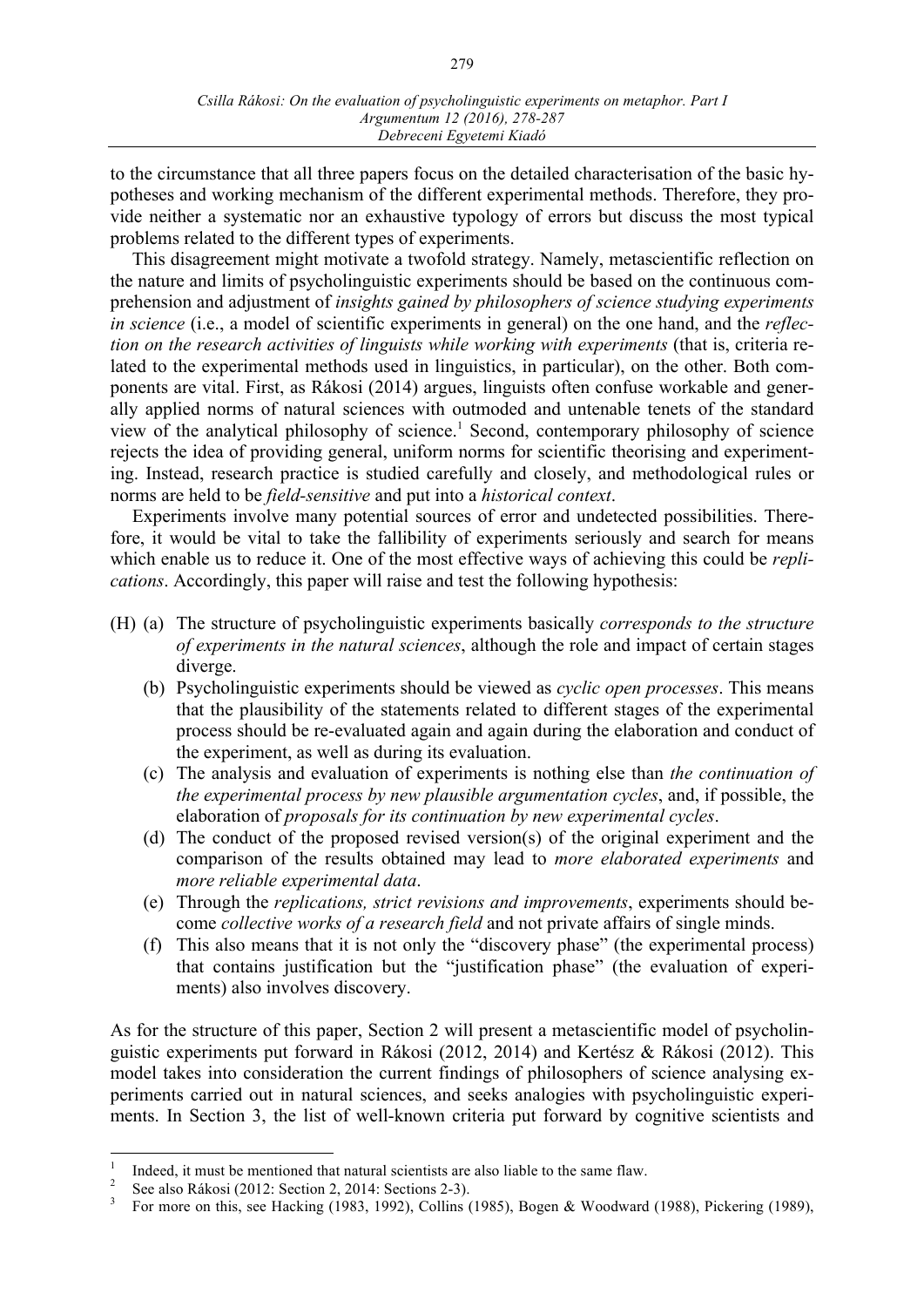psycholinguists will be integrated into the metascientific model delineated in Section 2. In Part II of this paper, the proposed system of criteria will be applied to psycholinguistic experiments on metaphor processing conducted between the years 1989 and 2004 in order to exemplify their workability.

## **2 Experimental methods in psycholinguistic research**

## *2.1 Current views on experiments in science2*

The most salient feature of experiments is their *complexity*. They involve a highly complex network of different kinds of activities, physical objects, background knowledge, methods, norms, theories, skills, argumentation processes, interpretative techniques, etc. The *experimental design* is a comprehensive preliminary description of all facets of the process of experimentation which allows for a delineation of the events which are supposed to occur and a rough estimation of the results – that is, it is a special kind of thought experiment. The *experimental procedure* is a material procedure where an experimental apparatus is set up and its operation is monitored and recorded under controlled circumstances. During the experimental procedure *perceptual data* are gained which undergo *authentication* and *interpretation*. Authentication means that the experimenter has to check whether sources of noise do not distort the results: whether they have been ruled out successfully or, if this is not possible, whether their effect can be eliminated with the help of statistical methods. As a result of this process, *experimental data* are obtained which are then confronted with the given theory or with some rival theories.

Nevertheless, it often happens that the interpretation and authentication of the perceptual data indicates shortcomings in the experimental procedure, in the experimental design, or in the theoretical model of the phenomena or of the apparatus. If things do not run smoothly, one turns back to some earlier stage of the experimentation process and modifies a component until there is mutual support among the constituents. All facets of the experiment can be reexamined. Thus, scientific experiments are *cyclic processes*.

A third and often downplayed characteristic of experiments is their *uncertainty*, *fallibility* and *idiosyncrasy*. The continuous emergence of conflicts, inconsistencies and problems, and the process of striving for their elimination is unavoidable with all kinds of research, and experiments are no exception. The conduct of experiments requires practical skills and experience, but also creativity. A series of idiosyncratic decisions has to be made; these decisions cannot always be based on pre-existing methodological rules or reference to precedents, but remain necessarily subjective and arbitrary to a certain extent:

As a knowledge-producing activity, experiment engages the inchoate, the practical, and the particular. The disorderly, inchoate, and personal character of scientific discovery and the complexity of experimental work needed to elicit meaning from phenomenological disorder have persuaded many that there is nothing philosophically interesting to recover […]. Thus, creative, exploratory, and constructive aspects of experimentation are largely neglected by philosophers of science. (Gooding 2000: 122f.)

Consequently, experiments are *not* completely objective and intersubjectively controllable methods providing perfectly secure and infallible experimental data. Nevertheless, the amount and impact of the potential error sources can be considerably reduced (but not completely

 <sup>2</sup> See also Rákosi (2012: Section 2, 2014: Sections 2-3).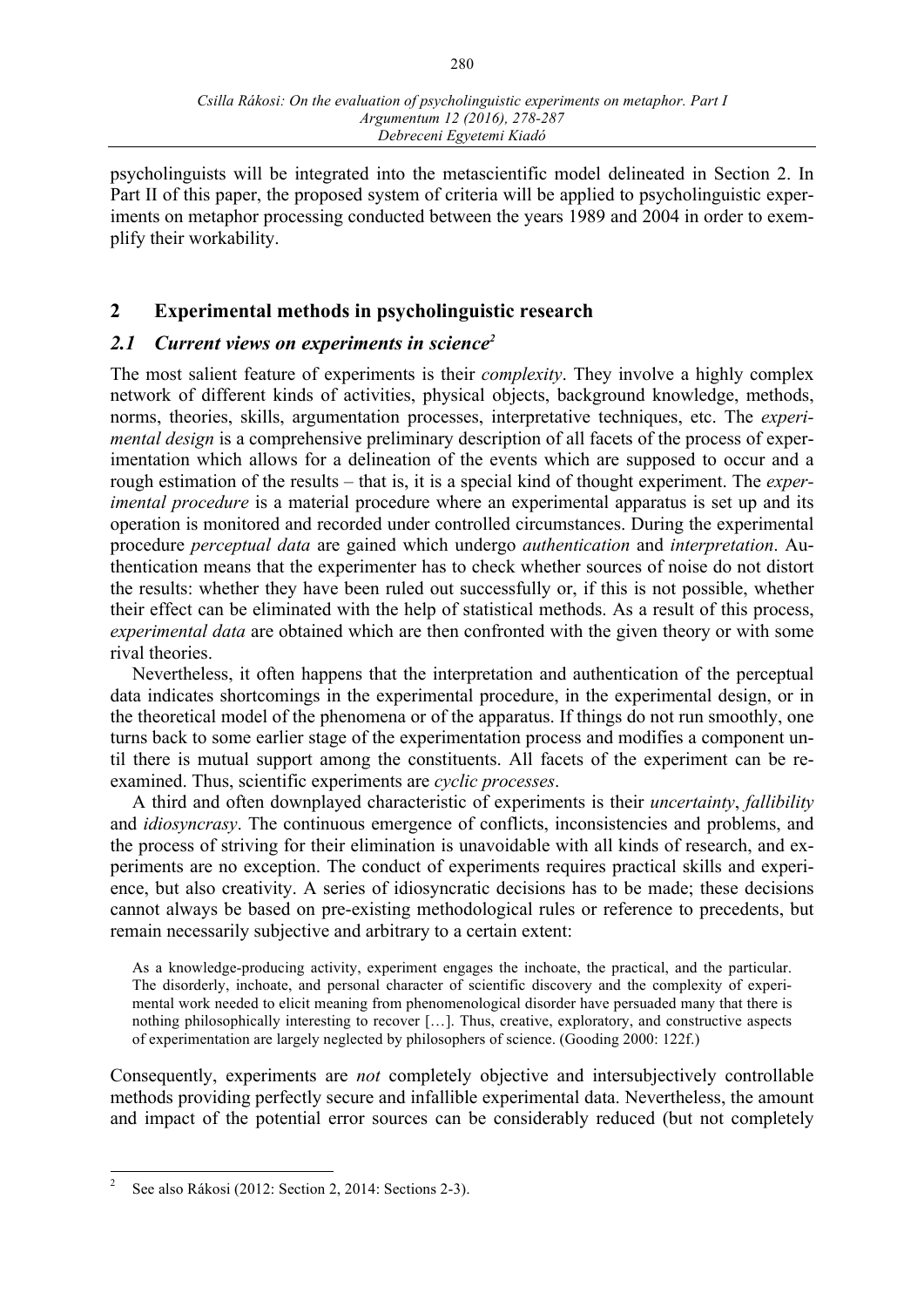eliminated) by conscious and careful checking and cross-checking.3 To sum up, experiments are interpreted by the literature on experiments in science as *cyclic processes providing uncertain, fallible results*.

Indeed, it is not only the conduct of experiments which requires practical skills, experience, and creativity, but their evaluation, too. Namely, experimental reports are considerably richer than the experimental procedure itself, but, at the same time, they also remain strongly schematic and informationally reduced. What does this mean? On the one hand, the experimental report involves, besides a description of the experiments and its results, *additional elements* such as a short overview of the rival theories, the description of a problem to be solved, and the evaluation and impact of the solution reached, all of which are also achieved with the use of rhetorical tools. On the other hand, it is the experimenter who *selects* the relevant moves and events which are accounted for in the experimental report. Further, she/he has the privilege of deciding what counts as an accidental, contingent and insignificant mistake (which may remain unmentioned) and, what has to be regarded as a possible source of error that has to be reported together with its correction (such as a control experiment), or even as a fatal failure that must lead to the rejection of the data obtained. There are, of course, norms – partly formulated explicitly, partly only implicit – governing experiments as well as experimental reports. The fulfilment of the former, however, cannot be checked directly, but only indirectly, with the help of the latter:

[...] a laboratory notebook and a published journal article are two very different literary forms, serving different purposes and subject to different conventions. The published version should not be viewed simply as a tidied up version of the laboratory notes, since the former contains many conventional elements that would find no place in the latter. The publication is a retrospective narrative, an impersonal, passive reconstruction which draws attention to those theories, tests and data which are considered appropriate for consumption by the scientific community. (Cantor 1989: 160)

## *2.2 A model of psycholinguistic experiments*

The basic idea of the model of psycholinguistic experiments as presented in Rákosi (2012, 2014) and Kertész & Rákosi (2012) is that the structure of psycholinguistic experiments basically corresponds to the structure of experiments in the natural sciences, although the role and impact of certain stages diverge.<sup>4</sup> The model tries to grasp the relationship between the experimental process and the experimental report with the help of *argumentation theoretical tools*. Namely, it assumes that the cyclic process of experimenting as well as the transformation of the experimental procedure into the experimental report involves a *cyclic argumentation process* dealing with different kinds of *uncertain pieces of information* stemming from diverse sources (such as physical activities, events, measurements, theories, statistical tools, etc.). Conversely, the evaluation of experiments might start from the reconstruction of the argumentation presented in the experimental report and a search for traces of the original process of experimenting and the non-public argumentation process related to it. From this it follows that psycholinguistic experiments can be described as *open, cyclic processes*, organised and con-

 <sup>3</sup> For more on this, see Hacking (1983, 1992), Collins (1985), Bogen & Woodward (1988), Pickering (1989), Bogen (2002), Franklin (2002, 2009), Arabatzis (2008), etc.

<sup>4</sup> For example, in psycholinguistic experiments, the authentication of perceptual data consists of a checking of the experimental setting (the elaboration and presentation of the stimulus material, the use of fillers, etc.) and only to a lesser degree that of the working of the experimental apparatus. The importance and role of the latter is considerably greater in physics. Rákosi (2012: Section 4) summarises the similarities as well as the differences between experiments in physics and psycholinguistics.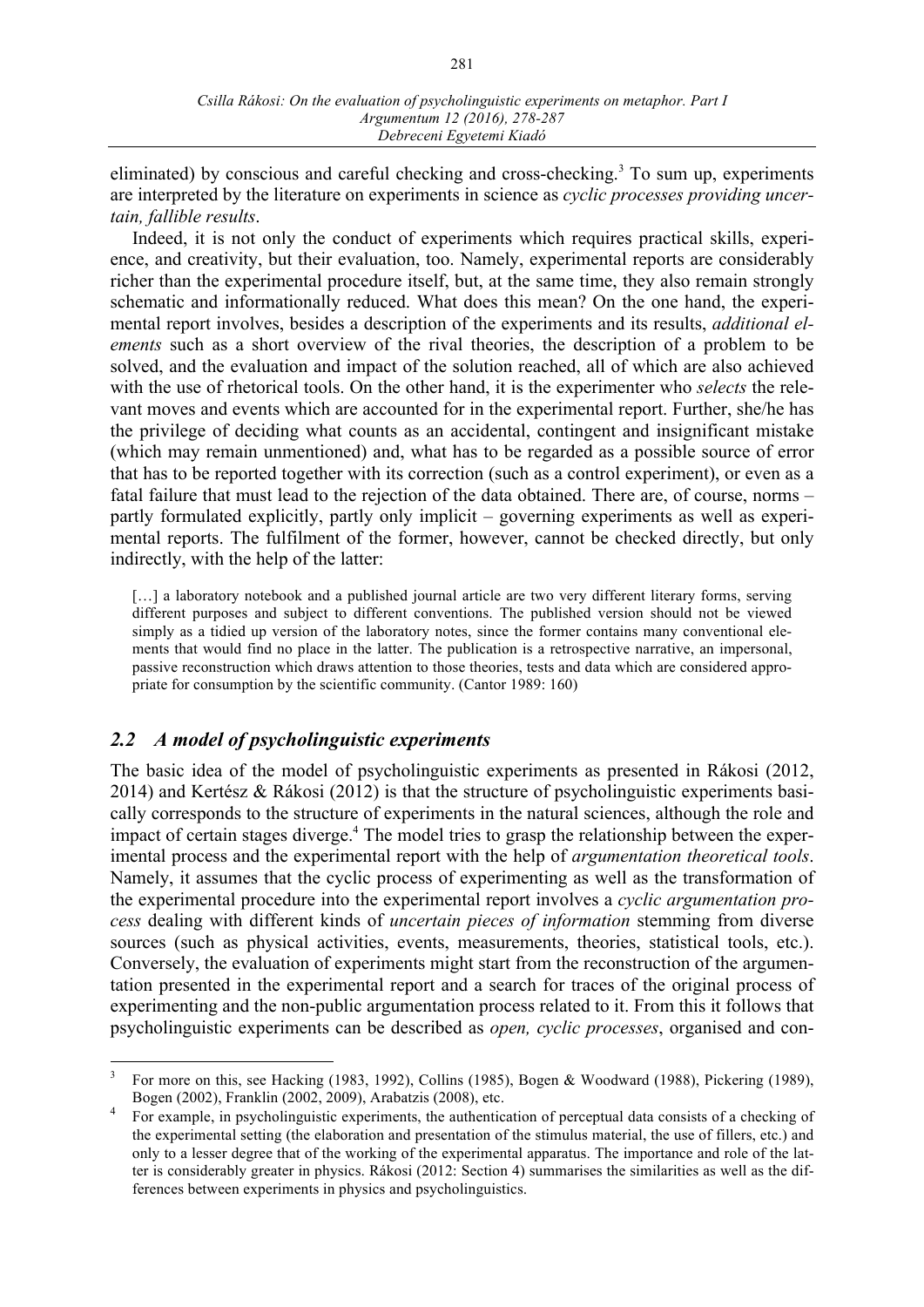#### *Csilla Rákosi: On the evaluation of psycholinguistic experiments on metaphor. Part I Argumentum 12 (2016), 278-287 Debreceni Egyetemi Kiadó*

ducted by a *plausible argumentation process*. <sup>5</sup> This process governs the relationship among hypotheses of the experimental design, the theoretical model of phenomena, the theoretical model of the experimental apparatus, the statements describing the events of the experimental procedure, the statements capturing the results of the interpretation and authentication of perceptual data, as well as the theory being tested and its rivals, etc. See Figure 1.



Figure 1: The experimental process<sup>6</sup>

The *p-model* by Kertész & Rákosi (2012, 2014) provides us with tools for representing and comparing the *acceptability* of statements such as previous conjectures, perceptual data, experimental data, hypotheses of linguistic theories, hypotheses about linguistic phenomena, etc. Namely, the p-model interprets scientific statements not as propositions but as statements with an informational content and a *plausibility value*. This plausibility value is first determined by the reliability of the source from which it originates and it may change (increase, decrease, or even vanish) during the argumentation process; the plausibility value indicates the level of acceptability of the given statement.7 *Plausible argumentation* is a cyclic process that continuously *re-evaluates* the plausibility of statements in the light of new pieces of information and tries to resolve conflicting assessments of the plausibility of hypotheses.<sup>8</sup>

The *effectiveness* and *comprehensiveness* of the plausible argumentation process organising the conduct and control of real experiments largely determines the reliability of the results obtained. This argumentation process is, however, not public but remains the experimenters' *private affair*. It is transformed into an experimental report/paper summarising the results of

For lack of space, we cannot go into the details of the model of psycholinguistic experiments and the p-model of plausible argumentation; we can only delineate their basic ideas here.

Simple arrows indicate successive stages of the experimental process; dotted arrows signify the non-public argumentation process which organises the experimental process.<br><sup>7</sup> 'Reliability' is used here in a broader sense than in the literature on experiments; that is, the stability of the

measurements across conditions is only one of its components.<br><sup>8</sup> That is, it may happen that a statement is plausible on the basis of a source but at the same time, some other

source makes its negation plausible.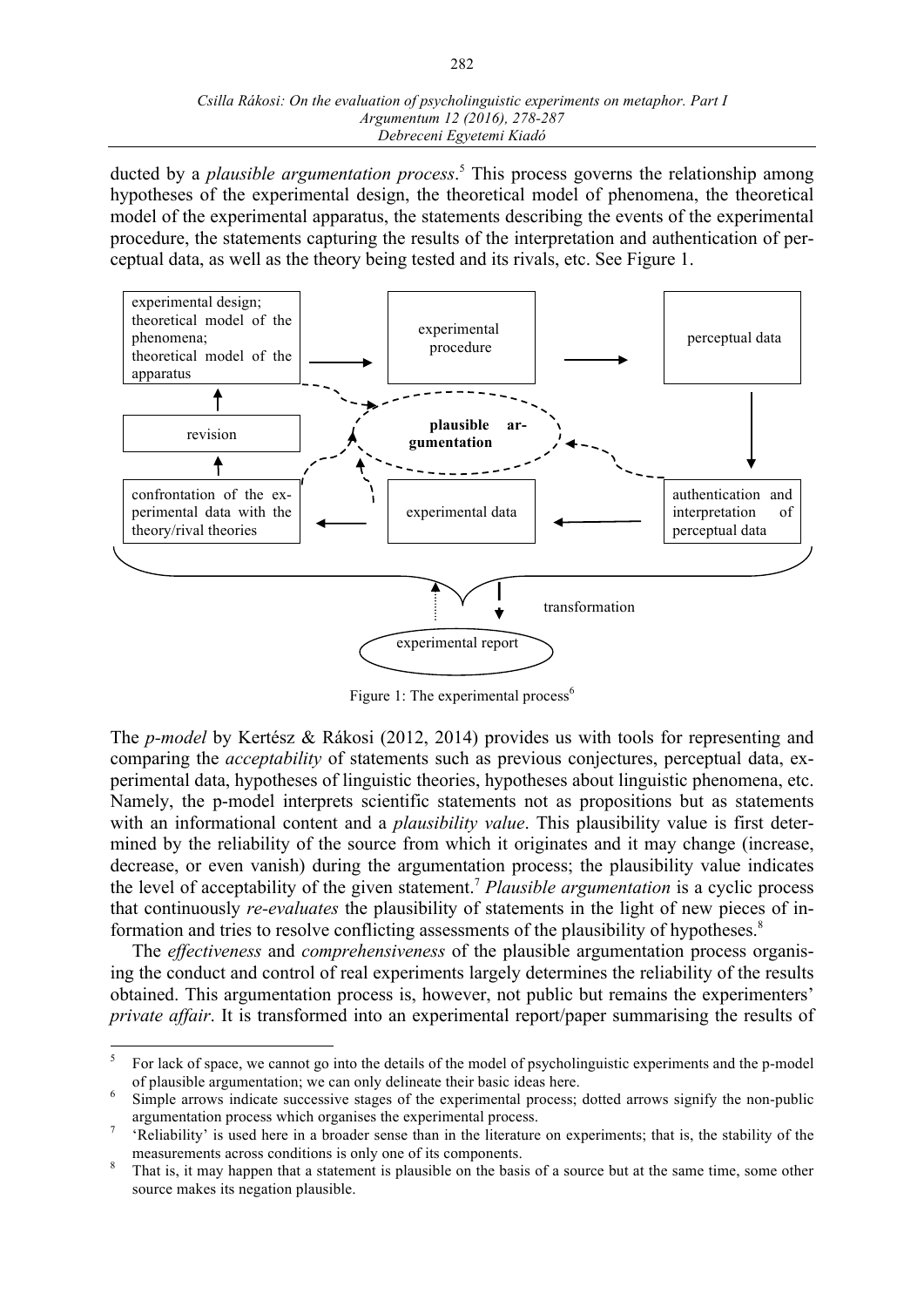the experiment and making them available to the scientific community. Clearly, this transformation can be regarded as acceptable if *it does not change the plausibility value of the statements (data, hypotheses) of the original argumentation*. This is of utmost importance because there is a danger that the researcher eliminates relevant information from the published report so that important decisions remain outside public control, and she overestimates the plausibility of the results. From this it follows that the acceptability of the experimental report is also influenced by the *reliability* and *transparency* of the *transformation* of the non-public argumentation process into its public version.

Since the sources available in scientific theorising and experimenting are not completely reliable, errors and inconsistencies in experiments are inevitable and have to be regarded not as fatal failures, but as motivation for their *revision and further development*. Therefore, the active search for possible error sources and inconsistencies is one of the most important driving forces of science, and, in particular, experiments.

## **3 A system of criteria for the evaluation of psycholinguistic experiments**

The key question is, of course, how to decide when an experiment is to some extent reliable as a source and yields plausible (but not certainly true) experimental data and when it is unreliable as a source and is not capable of providing plausible data. A concomitant question is whether the experimental data gained are capable of providing evidence for or against the theory or theories at issue – that is, whether there is a strong enough link between the experimental data and the hypothesis/hypotheses of the theory or rival theories. On the basis of the model presented in Section 2, the evaluation of psycholinguistic experiments involves the following steps.

*1) Reconstruction of the stages of the experimental process in the experimental report*. Although the experimental report can only provide an informationally reduced picture of the experimental process, both the accomplishment of the diverse stages of the experimental process and the cyclic returns conducted by the experimenter in order to eliminate problems revealed should be presented in a detailed enough fashion so that the steps taken can be identified and analysed.

*2) Re-evaluation of the experimental design*. The experimental design should be presented in such a way that the reader is capable of repeating the related thought experiment as well as check validity (such as construct validity, content validity, criterion validity). For example, it should be possible for the reader to check whether the experiment is capable of eliciting participants' natural linguistic behaviour; expectancy effects can be ruled out; semantic priming does not influence participants' performance; participants do not make use of strategic considerations, post-reading checks, or their own implicit theories about the related linguistic phenomena instead of relying on their spontaneous linguistic behaviour, etc.<sup>9</sup>

*3) Re-evaluation of the experimental procedure, the authentication and interpretation of the perceptual data*. The experimental report usually contains hints at revisions of the original experimental design or the experimental procedure. Thus, the evaluation of the experiment has to examine whether possible error sources have been revealed, and whether their impact on the results has been controlled with the help of control experiments or statistical tools. The

 <sup>9</sup> For details, see Kaiser (2013: 139, 141, 143), Haberlandt (1994: 9, 18), Hasson & Giora (2007: 305, 311, 316), Keenan et al. (1990: 384).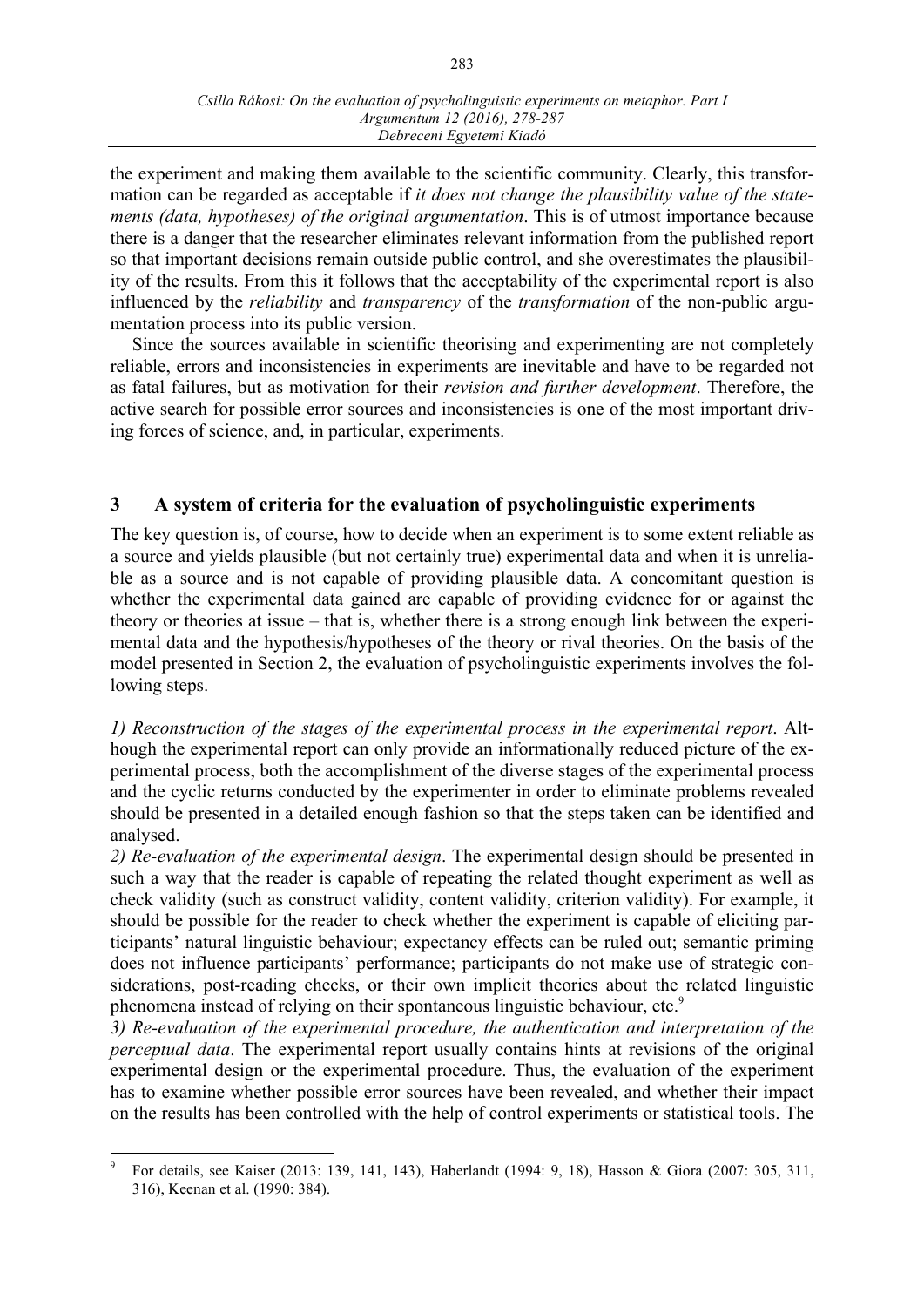interpretation of the perceptual data has to take into consideration, among other things, that there is always only an indirect link between the perceptual data obtained and the linguistic phenomena investigated (such as mental processing of metaphorical expressions). Further, the statistical analysis of the perceptual data is a complex and formidable task with many problematic points, pitfalls and alternatives. Therefore, the conduct of statistical control analyses, alternative analyses and meta-analyses is vital. A further important point is checking the reliability (generalizability) of the results. $10$ 

*4) Re-evaluation of the plausibility of the experimental data and their confrontation with the theory/rival theories*. Since experiments are not completely reliable data sources, they may produce only plausible results. The strength of the support or counter-evidence they may provide to a hypothesis/theory depends on two things: the plausibility of the experimental datum itself, and the strength of the link between the hypothesis/theory and the experimental data. Thus, for example, it has to be checked whether the plausibility value of the experimental data and other data/hypotheses made use of in the experiment is not overestimated in the experimental report; the experimental data (which result from and are bound to a certain situation) can be generalised; alternative explanations can be ruled out (so that the experimental data support only one of the rival hypotheses/theories), etc.

*5) Proposals for the continuation of the experimental process by new cycles*. Since the pmodel interprets experiments as open and cyclic processes, the analysis and evaluation of experiments is nothing other than the continuation of the experimental process by new argumentation cycles, and, if possible, the elaboration of proposals for the continuation of the experimental process. Thus, the core of the analysis and evaluation of psycholinguistic experiments are *thought experiments*: one tries to imagine whether and how the experiments described in the experimental report took place and what might have happened, whether there might have been problems which could have distorted the results, etc.

*6) Conduct of replications or modified versions of the experiment.* Thought experiments are, of course, fallible and have their limitations. Thus, while in certain cases such analyses may provide relatively strong counter-arguments (but no ultimate refutations!), which seriously question the reliability of the experiment at issue, in other cases they only indicate weak points and suggest a control experiment or some other kind of revision. Similarly, post hoc statistical analyses of the experimental data are not decisive but have to be taken seriously. Consequently, it might be necessary to transform these thought experiments into real experiments: into a repetition of the original experiment or into a revised version of the experiment, and then compare their outcomes. This means that linguists should not only make their experiments replicable, but that *actual replications* are needed either in an unaltered form or following modifications of the original experimental design.

*7) Comparison of the experimental data with the results of earlier experiments.* Experimental data originating from different experiments cannot be compared mechanically but statistical meta-analyses have to be performed.

To sum up, the evaluation of the weight, impact and treatment of the problematic points of psycholinguistic experiments requires the analysis and weighing up of all details of the given experiment. There are minor flaws that merely *decrease the plausibility* of the affected experimental data, while there are other errors that have to be deemed serious faults that question the usability of the data gained or even *make the experiment unreliable as a data source*.

<sup>&</sup>lt;sup>10</sup> I use the term 'reliability' here in the traditional, narrower sense – that is, it refers to the generalizability of the results to other situations.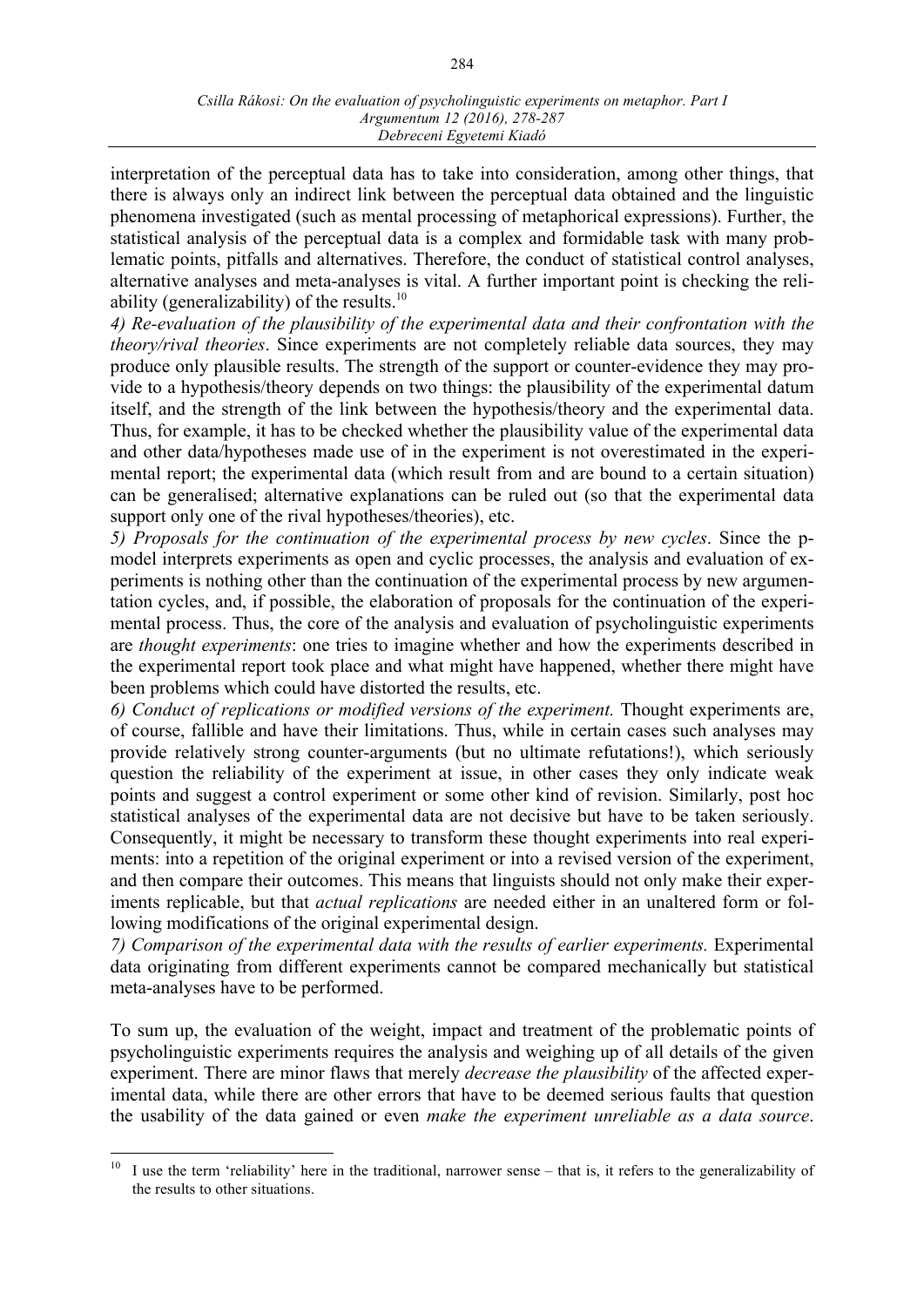Thus, the evaluation of the experiment can and should be accomplished in such a way that not only is its reliability as a data source judged but possible improvements are proposed which, during further cycles, may lead to the continuation and re-evaluation of the experimental process and result in (more) plausible experimental data. See Figure 2.



Figure 2: The evaluation of psycholinguistic experiments<sup>11</sup>

<sup>&</sup>lt;sup>11</sup> Simple arrows indicate successive stages of the experimental process; dotted arrows signify the non-public argumentation process which organises the experimental process.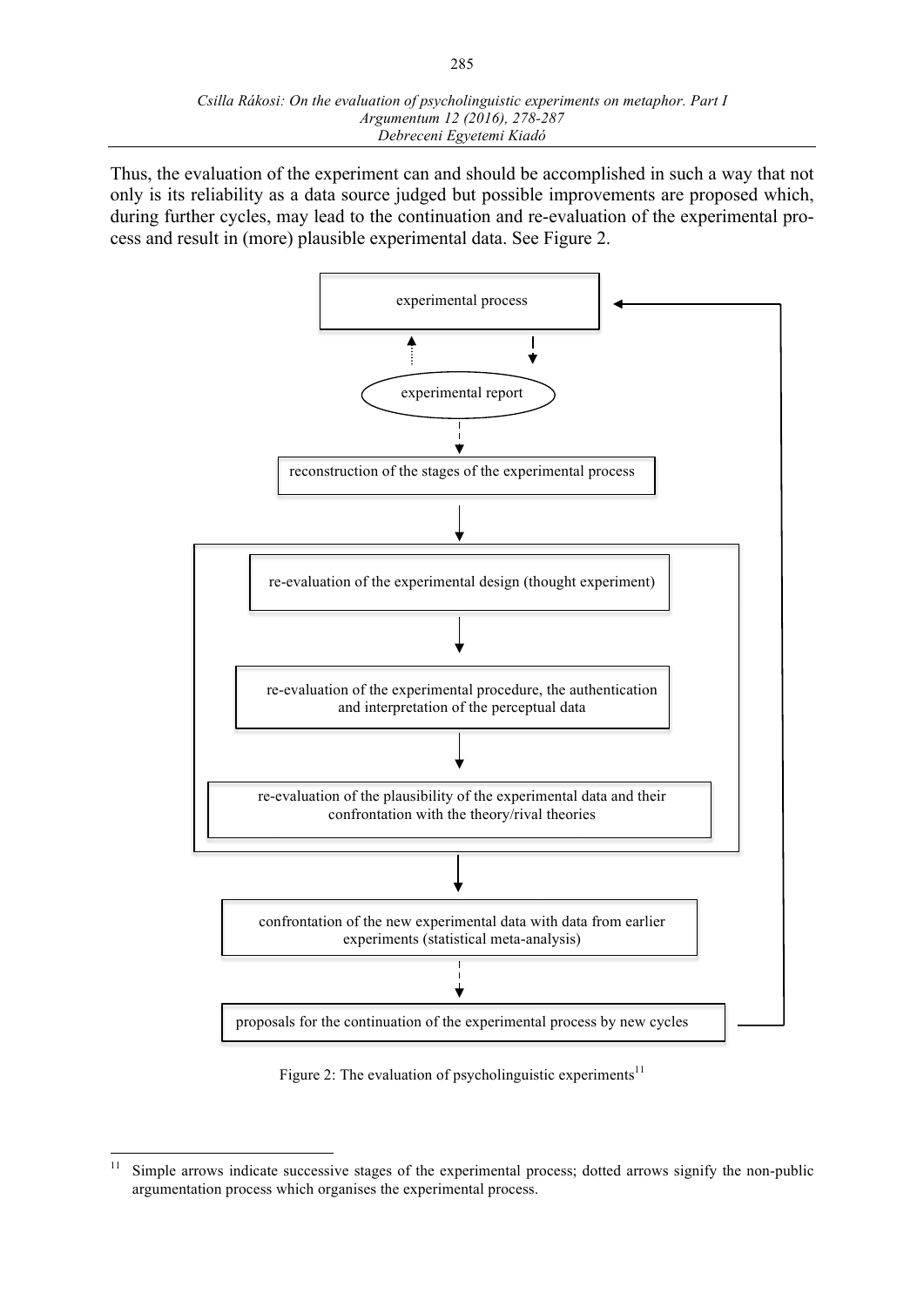One might raise the objection that some proposed steps do not provide radically new criteria but rather summarise well-known requirements. Clearly, the collection and systematization of well-established methodological rules, fruitful practices, insights from the philosophy of science, experiences of scientists working in other fields of research, etc. is inevitable, but clearly not sufficient. What is needed, is to *put them to work*.

Nevertheless, it is important to bear in mind that the model of psycholinguistic experiments presented in Section 2.2 and the criteria of evaluation based on it are not a "Wunderwaffe" solving all problems of linguistic experimenting. Therefore, their application does not provide general methodological rules which could be used in every situation, must not be violated, and would guarantee flawless and totally reliable results. Indeed, although experiments are fallible and can provide only plausible experimental data, this does not mean that the above criteria can be violated without consequences. All possible error sources and problems have to be revealed and examined as thoroughly as possible; no weak point and no infringement of the norms should be concealed or ignored. This does not mean that experiments burdened with problems should be immediately rejected; they have to be given appropriate attention and their possible solutions have to be elaborated and compared – or, if this is not possible on the basis of the information at our disposal, this finding has to be declared.

The task of Part II will consist of showing the workability of these ideas with the help of the evaluation of psycholinguistic experiments on metaphor processing conducted between 1989 and 2005. Since Rákosi (manuscript) and Rákosi (in preparation) deal with the theoretical and practical problems related to replications of psycholinguistic experiments, only those experiments will be analysed for which no replication is available yet.

### **Acknowledgements**

Work on this paper was supported by the MTA-DE Research Group for Theoretical Linguistics and the János Bolyai Research Scholarship of the Hungarian Academy of Sciences.

### **References**

- Arabatzis, T. (2008): Experiment. In: Psillos, S. & Curd, M. (eds.): *The Routledge companion to philosophy of science*. Routledge, London & New York, 159-170.
- Bogen, J. (2002): Experiment and observation. In: Machamer, P. & Silberstein, M. (eds.): *The Blackwell guide to the philosophy of science*. Blackwell, Malden & Oxford, 128-148.
- Bogen, J. & Woodward, J. (1988): Saving the phenomena. *The Philosophical Review* 97(3), 303-352.
- Bowdle, B.F. & Gentner, D. (1999): Metaphor comprehension: From comparison to categorization. In: *Proceedings of the Twenty-First Annual Conference of the Cognitive Science Society*, 90-95.
- Cantor, G. (1989): The rhetoric of experiment. In: Gooding, D., Pinch, T. & Schaffer, S. (eds.): *The Uses of Experiment*. Cambridge: Cambridge University Press, 159-180.
- Collins, H.M. (1985): *Changing order: Replication and induction in scientific practice*. Sage, Beverly Hills & London.
- Franklin, A. (2002): *Selectivity and discord. Two problems of experiment*. University of Pittsburgh Press, Pittsburgh.